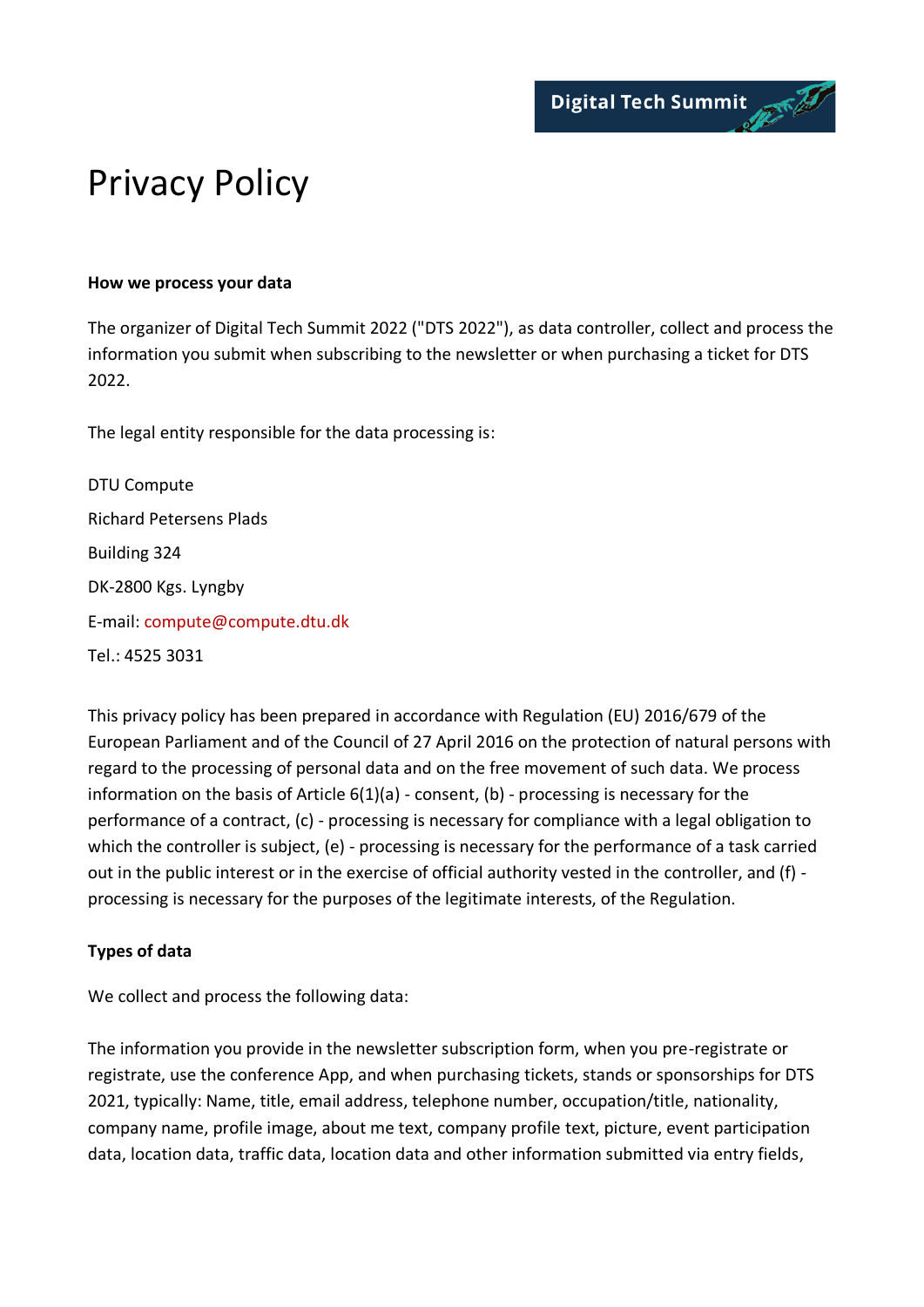cookie for session maintenance, PO number, payment method, TAX Registration/VAT/CVR data.

#### **Purpose**

When you contact us or fill in the form for subscription to the newsletter, we process personal data to communicate with you regarding DTS 2022, informing you about promotions and discounted tickets, and access to exclusive invite-only events, and to answer your requests.

When you purchase tickets for DTS 2022 we process your personal data in order to fulfil our contractual obligation to supply to you the tickets to an event that you have booked, including to contact you with any information relating to the event, to deliver the event to you in accordance with any requests you make and that we agree to, and to deal with any questions, comments or complaints you have in relation to the event. For example, we may create participants lists for the purpose of sending out participant service information before and during DTS 2022.

If you have given your consent that we may use your personal data to send you marketing communications or that we may share your information with exhibitors and other partners of DTS 2022 for their own direct marketing, we may use and share your personal data for such purpose.

### **Storage and disclosure**

We store your data for as long as it is necessary for the purpose or purposes for which the data is processed. When it is no longer relevant to store your data in order to fulfil its purpose, the data will be deleted or archived. Financial information will not be stored after the payment is made.

If needed to fulfil its purpose, your data will be passed on to partners of DTS 2022, including exhibitors, sponsors, venue organization, and in connection with the use of external data processors.

You personal data will be stored in the European Union (AWS - Ireland), however some or all of your personal data may be transferred outside of the European Union if necessary to comply with the law or a valid and binding order of a law enforcement agency (such as a subpoena or court order).

#### **Your rights**

If we process data about you, as the data subject you have a number of rights:

You have the right to request access, rectification, or erasure of your personal data.